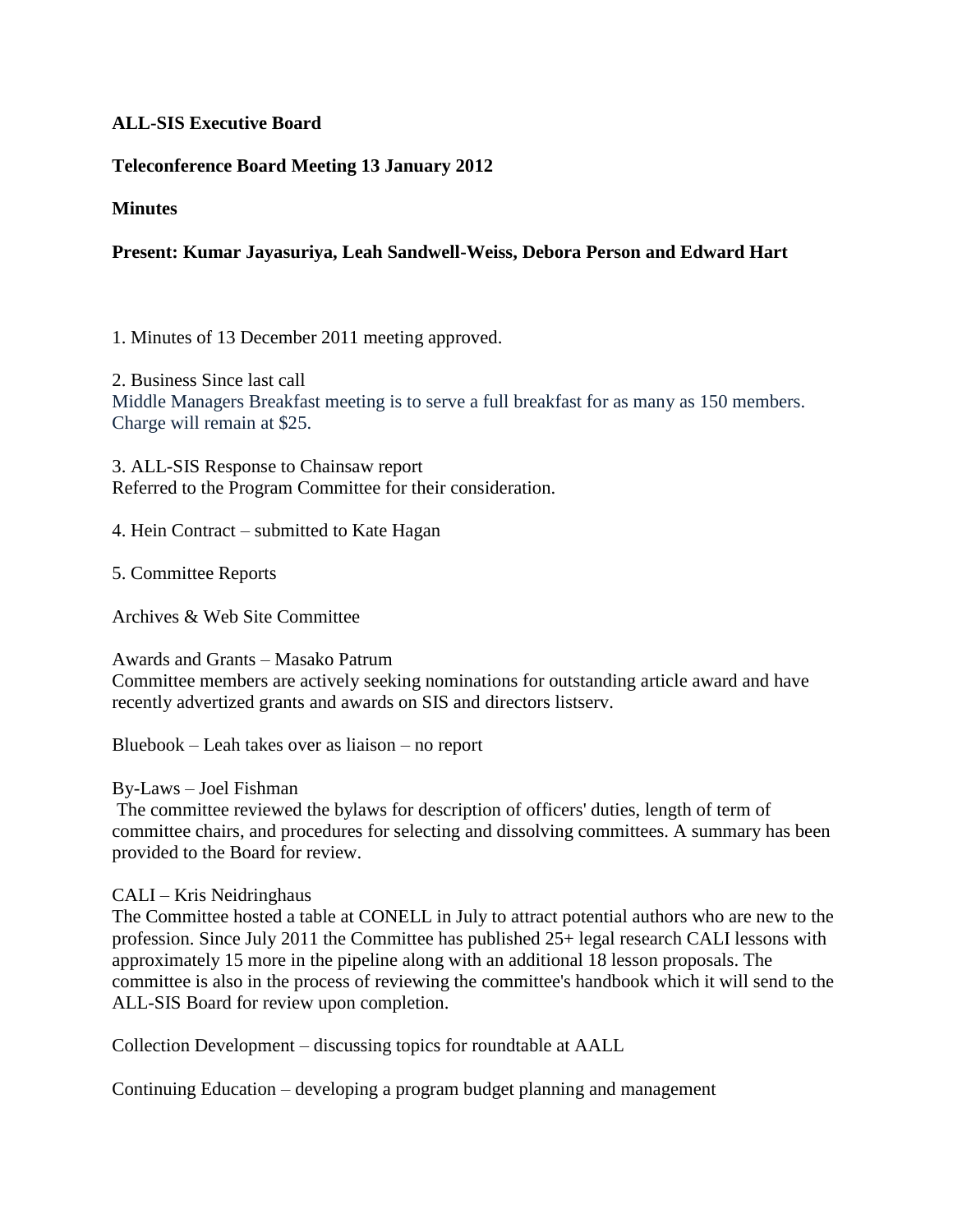Continuing Status/Tenure – no report

Directors' Breakfast – determining food selection and location

eGroup – no report

Faculty Services – release faculty took kit and plan to host a series of email discussions, and will host a roundtable at AALL

Legal Research & Sourcebook – no report

Local Arrangements – no report – Executive needs to consider options for reception

Middle Mangers' Breakfast – program confirmed

Newsletter – call to made soon for articles for next issue, attempt to use search engine instead of index

Nominations – call for candidates made.

Programs – have the one SIS program to organize for AALL.

Public Relations - Jean Callihan

The Public Relations Committee plans to contact other ALL-SIS committees during the next six months to see if the committees have projects that they would like to publicize at the annual meeting and will evaluate possible give-aways for the annual meeting in Boston.

Statistics – replied to U.S. News & World Report which was forward to Task Force on U.S. News & World Report rankings. Provided advice to Task Force on Identifying Skills on survey tools.

Strategic Planning- no report

Student Services- Chris Dykes

Committee is planning a roundtable discussion on Student Services topics at the AALL annual meeting and participation in the AALL Poster session in Boston.

Task Force for Scholarly Communications and Open Access – developing roster for group's membership

Task Force on Identifying Skills & Knowledge for Legal Practice – Susan Nevelow Mart Task force designed a survey on skills and knowledge for legal practice and sent it to the ALL-SIS Empirical Research Committee to validate constituencies and review the survey for bias, length, and outcomes. They hope to send it out in early February.